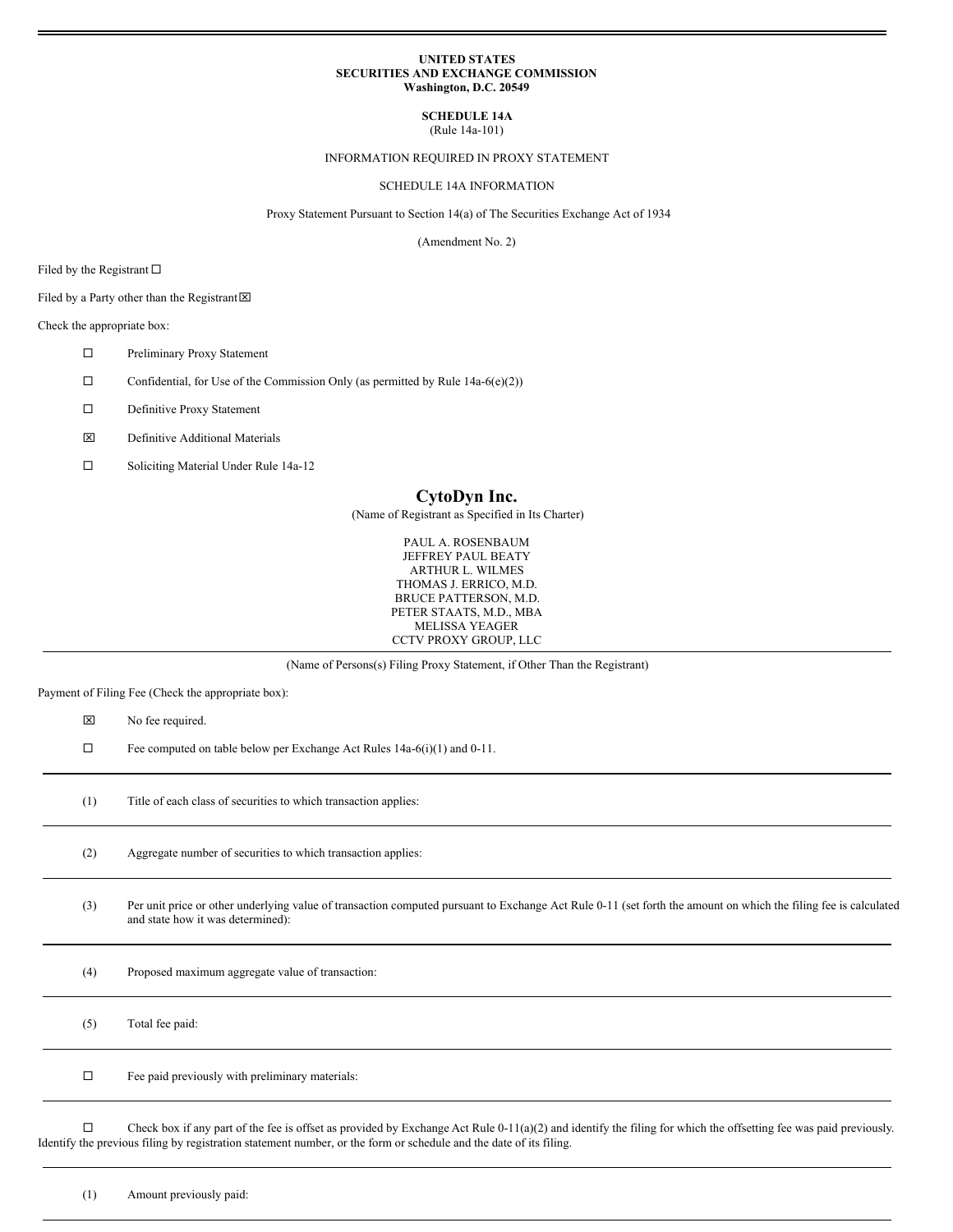# (3) Filing Party:

(4) Date Filed:

### **DATED OCTOBER 5, 2021**

## **CYTODYN INC.**

## **SUPPLEMENT NO. 2 TO**

# **PROXY STATEMENT**

**OF**

# **PAUL A. ROSENBAUM JEFFREY P. BEATY ARTHUR L. WILMES**

The following supplements and amends the definitive proxy statement (the "*Definitive Proxy Statement*") filed with the Securities and Exchange Commission (the "*SEC*") on August 18, 2021 and first supplemented on September 17, 2021 (the Definitive Proxy Statement, as may be amended and supplemented, the "*Proxy Statement*") by Paul A. Rosenbaum, Jeffrey P. Beaty, Arthur Wilmes, Thomas J. Errico, M.D., Bruce Patterson, M.D., Peter Staats, M.D., MBA, Melissa Yeager and CCTV Proxy Group, LLC (together, the "*Participants*") in connection with their solicitation of proxies (the "*Proxy Solicitation*") from the stockholders of CytoDyn Inc., a Delaware corporation ("CYDY" or the "*Company*"), for the election of five highly qualified director candidates to the board of directors (the *Board*") of the Company at the Company's annual meeting of stockholders scheduled to be held online via a live webcast at 8:00 a.m., Pacific Time, on Thursday, October 28, 2021 (including any adjournments or postponements thereof, the "*Annual Meeting*").

Except as described in this supplement, the information provided in the Proxy Statement continues to apply and this supplement should be read in conjunction with the Definitive Proxy Statement and the First Supplemental Proxy Statement, as defined below. To the extent the following information differs from, updates or conflicts with information contained in the Definitive Proxy Statement or the First Proxy Statement Supplement, the supplemental information below is more current. Capitalized terms used herein, but not otherwise defined, shall have the meanings set forth in the Proxy Statement.

## **PLEASE SIGN, DATE AND MAIL THE ENCLOSEDWHITE PROXY CARD TODAY**

We, the Participants, are the beneficial owners of an aggregate of 6,087,946 shares, or approximately 1% of the outstanding common stock, par value \$0.001 per share (the "*Common Stock*"), of CytoDyn Inc., a Delaware corporation. We are sending this proxy statement supplement (the "*Proxy Supplement*") and accompanying WHITE proxy card in connection with the solicitation of proxies in connection with the Company's 2021 Annual Meeting of Stockholders scheduled to be held online via a live webcast at 8:00 a.m., Pacific Time, on Thursday, October 28, 2021.

The Participants filed their Definitive Proxy Statement on August 18, 2021. The Participants filed a supplement to the Definitive Proxy Statement with the SEC on September 17, 2021 (the "*First Proxy Statement Supplement*"). The Company filed its preliminary proxy statement for the Annual Meeting with the SEC on September 24, 2021 (the "*Company Proxy Statement*"). This Proxy Supplement discloses certain information about the Annual Meeting included in the Company Proxy Statement that had not been publicly available at the time we filed our Definitive Proxy Statement. Notwithstanding the foregoing, the Company has not yet disclosed certain information concerning the Annual Meeting, including the instructions for pre-registering for the meeting. Once the Company publicly discloses this information, we intend to further supplement our Definitive Proxy Statement to disclose such information and file revised definitive materials with the SEC.

 $\mathcal{D}$ 

This Proxy Supplement is dated October 5, 2021, and is first being furnished to stockholders on or about October 7, 2021. This Proxy Supplement should be read in conjunction with the Definitive Proxy Statement and the First Proxy Statement Supplement. Defined terms used but not defined below have the meanings ascribed to them in the Definitive Proxy Statement or the First Proxy Statement Supplement. Except as updated or supplemented by this Proxy Supplement, all information set forth in the Definitive Proxy Statement remains unchanged and should be considered in casting your vote at the Annual Meeting.

According to the Company Proxy Statement, the Annual Meeting is scheduled to be held online via a live webcast at 8:00 a.m., Pacific Time, on Thursday, October 28, 2021. The Annual Meeting will be held in a virtual meeting format only via live webcast at www.cesonlineservices.com/cydy\_vm. Attendance at the Annual Meeting or any adjournment or postponement thereof will be limited to stockholders of the Company as of the close of business on the record date and guests of the Company. You will not be able to attend the Annual Meeting in person at a physical location. In order to attend the virtual meeting, you will need to pre-register at www.cesonlineservices.com/cydy\_vm by 8:00 a.m. Pacific Time on Wednesday, October 27, 2021.

The Company has set the record date for determining shareholders entitled to notice of and to vote at the Annual Meeting (the **Record Date**") as September 1, 2021. Shareholders of record at the close of business on the Record Date will be entitled to vote at the Annual Meeting. According to the Company Proxy Statement, as of the record date, the Company had 651,746,095 shares of Common Stock outstanding.

As disclosed in the accompanying**WHITE** proxy card, we are soliciting proxies to vote on the following proposals at the Annual Meeting: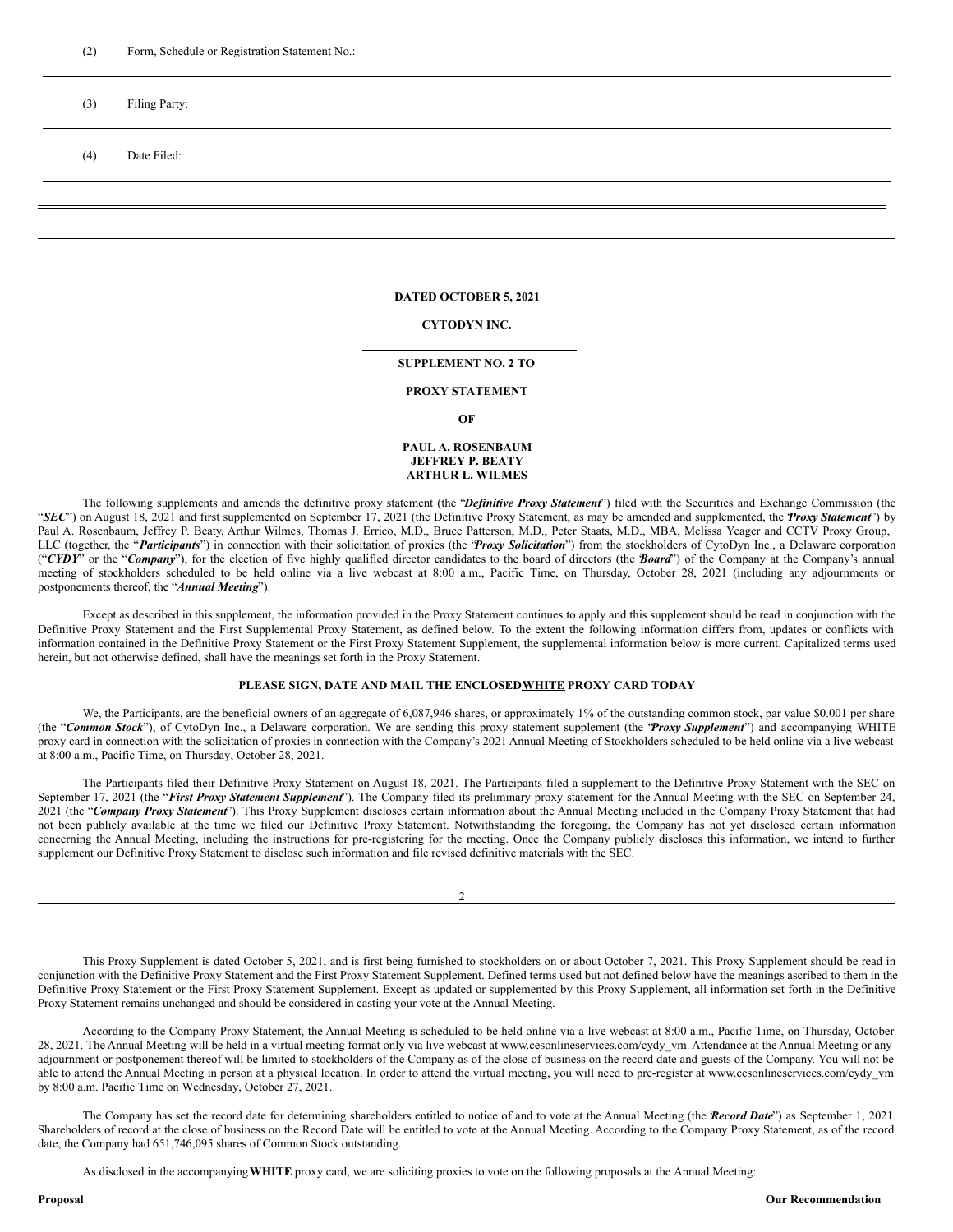|    | Election of the Investor Group's five director nominees, Thomas Errico, M.D., Bruce Patterson, M.D., Paul A. Rosenbaum, Peter                       |                          |
|----|-----------------------------------------------------------------------------------------------------------------------------------------------------|--------------------------|
|    | Staats, M.D. and Melissa Yeager (each a " <i>Nominee</i> " and, collectively, the " <i>Nominees</i> ") to hold office until the 2022 Annual Meeting |                          |
|    | of Stockholders (the "2022 Annual Meeting") and until their respective successors have been duly elected and qualified.                             | <b>FOR ALL</b>           |
|    | The Company's proposal to ratify, on an advisory (non-binding) basis, the selection of Warren Averett, LLC as the Company's                         |                          |
|    | independent registered public accounting firm for the fiscal year ending May 31, 2022.                                                              | <b>NO RECOMMENDATION</b> |
|    | The Company's proposal to approve, on an advisory (non-binding) basis, the compensation of the Company's named executive officers.                  | <b>AGAINST</b>           |
| 4. | The Company's proposal to amend the Company's Certificate of Incorporation to increase the total number of authorized shares of                     |                          |
|    | common stock from 800,000,000 to 1,000,000,000.                                                                                                     | <b>AGAINST</b>           |
|    | The transaction of any other business as may properly come before the Annual Meeting or any postponements or adjustments thereof.                   |                          |
|    |                                                                                                                                                     |                          |
|    |                                                                                                                                                     |                          |
|    |                                                                                                                                                     |                          |

As disclosed in our Definitive Proxy Statement, we anticipated that the Company Proxy Statement would include Proposals 1, 2 and 3 on the agenda for the Annual Meeting and that the Company Proxy Statement would disclose certain details and additional information regarding such proposals. Additionally, the Company has added a new Proposal 4, seeking stockholder approval to amend the Company's Certificate of Incorporation to increase the total number of authorized shares of Common Stock from 800,000,000 to 1,000,000,000. Stockholders should refer to the Company Proxy Statement for additional details regarding Proposals 1, 2, 3 and 4 and with respect to the Company's six director nominees.

We are seeking to change a majority of the Board because we believe that the Board must be significantly reconstituted to ensure that the Company capitalizes on the tremendous potential of Leronlimab. Through the Definitive Proxy Statement, as supplemented, and the enclosed **WHITE** proxy card, we are soliciting proxies to elect our five Nominees. The Board is currently comprised of six directors. At the time of our stockholder nominations, which were submitted timely prior to the deadline set forth in the Company's Bylaws, the size of the Board was five directors, and we nominated five nominees—constituting a full slate. Subsequent to the stockholder nomination submission deadline, the Company announced that the Board had expanded its size to six directors. While we had expected the Company to nominate five directors for election to the Board, the Company disclosed in the Company Proxy Statement, that it is nominating six directors. Because we are nominating a majority of the present size of the Board, we cannot permit stockholders to vote for any of the Company's nominees on our **WHITE** proxy card. If the Board size remains at six directors, at a minimum, the one Company nominee receiving the highest vote, will be elected. We reserve the right to make an additional nomination to complete the slate. The names, backgrounds and qualifications and other information for the Company's nominees can be found in the Company Proxy Statement. There is no assurance that any of the Company's nominees will serve as directors if any or all of our Nominees are elected.

Even if you previously submitted a proxy card, we urge you to fill out and submit the enclosed WHITE proxy card todayThe WHITE proxy card enclosed with this Proxy Supplement differs from the proxy cards previously furnished to you in that the enclosed WHITE proxy card reflects the Company's new Proposal 4 to amend the Company's Certificate of Incorporation to increase the number of authorized shares of Common Stock by 25%. Any proxy card or voting instruction form may be revoked at any time prior to its exercise at the Annual Meeting as described in the Definitive Proxy Statement. Only your latest dated and signed proxy card or voting form will be counted. If you would like to oppose the possible dilution of your shares and vote for our Nominees, you must fill out and submit the enclosed WHITE proxy cardWE URGE YOU TO DISREGARD AND DISCARD, AND NOT TO VOTE, ANY PROXY CARD THAT YOU RECEIVE FROM THE COMPANY.

4

### **PROPOSAL NO. 1 ELECTION OF DIRECTORS**

The Board is currently comprised of six directors. At the time of our stockholder nominations, which were submitted timely prior to the deadline set forth in the Company's Bylaws, the size of the Board was five directors, and we nominated five nominees, constituting a full slate. Subsequent to the stockholder nomination submission deadline, the Company announced that the Board had expanded its size to six directors. While we had expected the Company to nominate five directors for election to the Board, the Company has disclosed in the Company Proxy Statement, that it has nominated six directors. Because we are nominating a majority of the present size of the Board, we cannot permit stockholders to vote for any of the Company's nominees on our **WHITE** proxy card.

The six nominees for election as directors at the Annual Meeting who receive the highest number of affirmative votes properly cast will be elected, provided that a quorum is present at the Annual Meeting. Stockholders are not permitted to cumulate their votes for the election of directors. Votes may be cast for or withheld from the nominees for election as directors listed below as a group, or for or withheld from each individual nominee. Shares that are not represented at the Annual Meeting, shares that are withheld, and broker non-votes will have no effect on the outcome of the election.

We are seeking your support at the Annual Meeting to elect our five Nominees. If the Board size remains at six directors, at a minimum, the one Company nominee receiving the highest vote, will be elected.

The following sets forth certain biographical information about our Nominees. Please see the Definitive Proxy Statement for more information about our Nominees, and please see the Company Proxy Statement for information about the Company's nominees.

**Thomas Errico, M.D.**, age 69, is a world-class surgeon, entrepreneur, and FDA consultant, and has served as Associate Director of Pediatric Orthopedic and Neurosurgical Spine at Nicklaus Children's Hospital Center for Spinal Disorders in Miami, Florida since January 2019, where he specializes in pediatric spinal deformities. Prior to joining Nicklaus Children's Hospital, Dr. Errico served for over two decades as Chief of the Division of Spine at NYU Langone Medical Center. While working at NYU Langone, Dr. Errico co-founded SpineCore, Inc. ("SpineCore"), a spine technology company focused on alleviating spinal pain without immobilizing spinal segments. In 2004 SpineCore was sold to Stryker Corporation ("*Stryker*"). Dr. Errico also co-founded electroCore, Inc. ("*electroCore*"), which specializes in neuromodulation. He led the company through venture funding before and it's 2018 IPO. He currently serves on the company's board of directors and is its principal investor. In 2004, Dr. Errico also cofounded K2M, a developer of innovative complex spine and minimally invasive spine technologies and techniques used by spine surgeons to treat complicated spinal pathologies. K2M was acquired by Stryker in 2018. Formerly, Dr. Errico was the Chief of the Division of Spine Surgery in the Department of Orthopedics at NYU Langone Medical Center and NYU Langone Orthopedic Hospital from 1997 to 2018. Throughout his career, Dr. Errico has built a strong relationship with the FDA, developing over 150 patents and serving as a consultant to companies including Pfizer and Howmedica. Additionally, he has served as president of the North American Spine Society and the International Society for the Advancement of Spine Surgery and was instrumental in founding the International Association of Spine Patients. Dr. Errico received his undergraduate degree from Rutgers University before completing a residency in orthopedics at NYU Langone Medical Center and a fellowship in spine surgery at Toronto General Hospital in Canada. The Investor Group believes Dr. Errico's medical and FDA expertise, as well as his industry knowledge, will make him a valuable addition to the Board.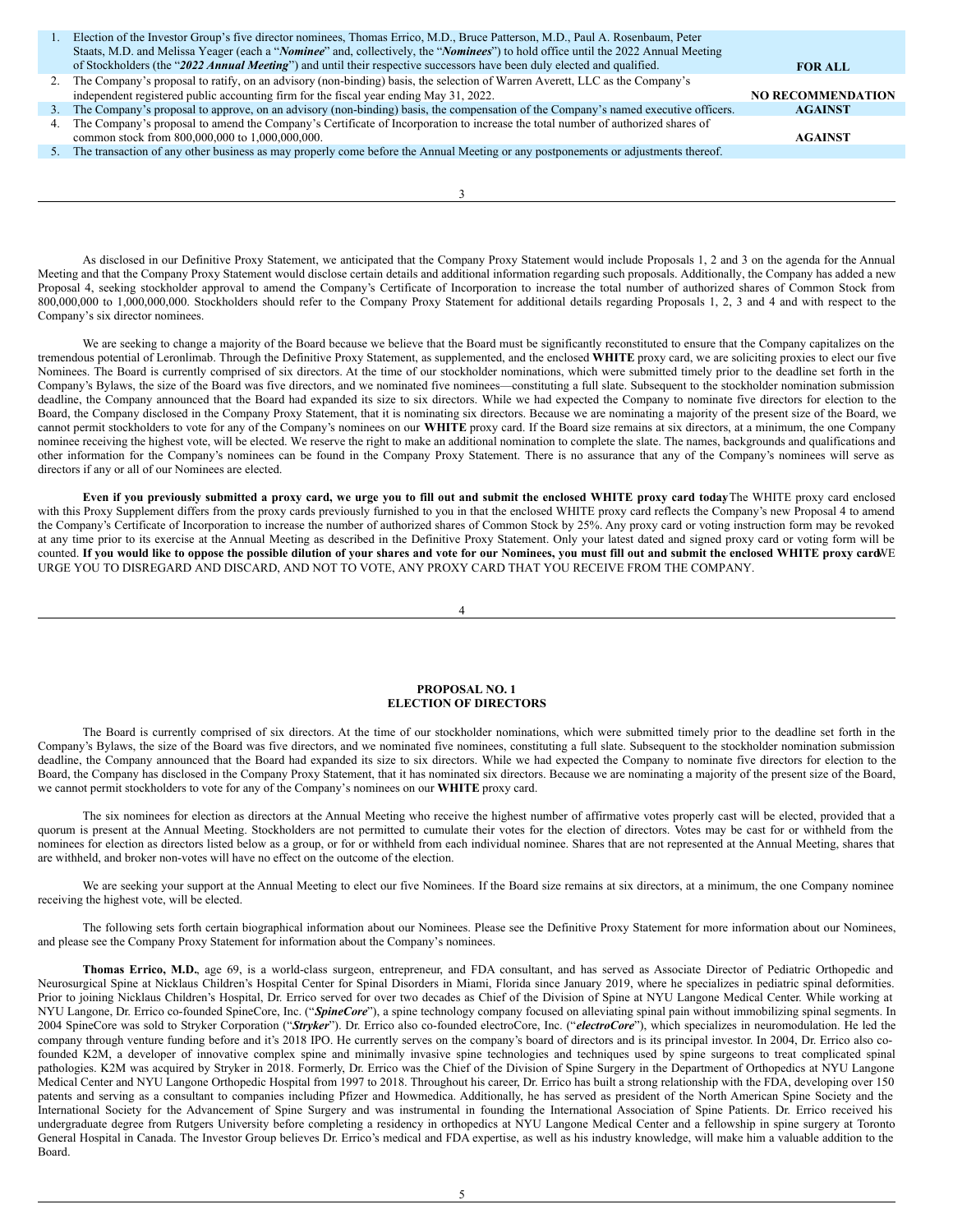**Bruce Patterson, M.D.**, age 63, is a leading authority on the effects of viral pathogens on the human immune system. He is currently serving as Founder and, since October 2009, Chief Executive Officer of IncellDx, a leading biotechnology molecular diagnostics company. In this role, Dr. Patterson has pioneered technologies that have led to advances in detection, prognosis, and treatment of patients infected with HIV, HPV, cervical cancer, COVID-19, and other diseases. Dr. Patterson has also created companion diagnostics for FDA clinical trials run by Merck, Pfizer, and others, and has 91 issued and pending patents worldwide. Dr. Patterson previously served as an Associate Professor and Medical Director of Diagnostic Virology at Stanford University Hospitals and Clinics, where he was also Director of Clinical Virology, and Co-Director of the AIDS Research Center. While at Stanford, Dr. Patterson was selected by his peers to enroll in the esteemed Physician Leadership Program taught by Stanford's Graduate School of Business faculty. Dr. Patterson graduated from the University of Michigan with a Bachelor of Science in microbiology and received his M.D. from The Feinberg School of Medicine at Northwestern University. The Investor Group believes that Dr. Patterson's medical and industry expertise will make him a valuable addition to the Board.

**Paul A. Rosenbaum**, age 78, is the Founder and Chief Executive Officer of SWR, which designs, sells, and markets specialty industrial chemicals. Prior to SWR, Mr. Rosenbaum was Chief Executive Officer and Chairman of the Board of Directors of global media measurement and research company Rentrak Corporation from September 2000 until June 2009, a NASDAQ-company, before being sold to comScore. Mr. Rosenbaum was previously Chief Partner at Rosenbaum Law Center, a private law firm specializing in corporate and administrative law. He also served in the Michigan Legislature from 1972 to 1978, chairing the House Judiciary Committee, and served as legal counsel to Michigan's Speaker of the House. Mr. Rosenbaum currently sits on The Providence St. Vincent Medical Foundation Council of Trustees and The Providence Heart & Vascular Institute Foundation Advisory Council. He was President of the Providence St. Vincent Medical Foundation Counsel of Trustees from 2015 to 2017. He was also appointed by former Oregon governor Ted Kulongoski to serve on the nine-member Board of Commissioners for The Port of Portland, and by current Oregon governor Kate Brown to serve as Chairperson of the Oregon Liquor Control Commission in March 2017 and continues to serve in that position. Mr. Rosenbaum received his undergraduate degree from Springfield College and his graduate degree from George Washington University. The Investor Group believes Mr. Rosenbaum's legal expertise, as well as his industry knowledge, will make him a valuable addition to the Board.

**Melissa Yeager**, age 67, is an expert in pharmaceutical, medical device, and biotechnology regulatory affairs. Since 2020, Ms. Yeager has served as Principal of Regulatory Consulting Group, a regulatory affairs and compliance consultant for development-stage biopharmaceutical companies and Senior Vice President of Jaguar Health. In these roles, Ms. Yeager develops and reviews technical, preclinical, and clinical data for regulatory submission to both U.S. and international agencies, and also serves as a regulatory and compliance liaison to global agencies. Ms. Yeager also serves as the Operating Partner at Accelerator Life Science Partners, where she helps identify new investment areas and provides regulatory support. From 2018 to 2019, Ms. Yeager was Senior Vice President of Regulatory Affairs at Alder Biopharmaceutics, Inc., where she was the lead strategist for comprehensive regulatory approval pathways of biologic and neurologic products. She has also served as Chief Regulatory Officer of Breath Therapeutics from 2017 to 2018, Chief Operating Officer of Cardeas Pharma Corporation from 2010 to 2016, and Vice President of Regulatory Affairs at Gilead Sciences from 2003 to 2009. Ms. Yeager graduated from Stanford University with a B.A. in Human Biology and earned her J.D. from Santa Clara University School of Law. She has served on the boards of the Burke Museum of Natural History and Culture and the University of Washington Robinson Center Advisory Board. The Investor Group believes that Ms. Yeager's regulatory affairs and compliance expertise will make her a valuable addition to the Board.

6

Peter Staats, M.D., MBA, age 58, is one of the world's foremost pain management doctors, currently serving as Chief Medical Officer of electroCore (since 2017); Chief Medical Officer of the National Spine and Pain Centers, the largest pain practice in the U.S. (since 2017); and President of the World Institute of Pain (since 2020). In these roles, he helps develop and implement minimally invasive procedures for chronic pain, as well as neuromodulation strategies. Dr. Staats began his career as a Physician at Johns Hopkins Hospital before founding the hospital's Division of Pain Medicine, in which he served as division chief and director for a decade. In this capacity, he was the youngest major division chief in the history of Johns Hopkins Hospital and was the first anesthesiologist to obtain surgical privileges at any academic university in the United States. Dr. Staats went on to become a founding partner of Premier Pain Centers, where he served as Co-Managing Partner until its merger with the National Spine and Pain Centers, and Co-Founder of electroCore, along with Dr. Errico. Dr. Staats has a long track record of working with the FDA, having served as the co-principal investigator on the largest randomized controlled trial ever performed on intrathecal pumps, and principal investigator on the first large scale trial on a novel intrathecal agent for pain. His patents have led to the use of novel pharmacologic agents, including Qutenza, Prialt, and Gammacore. Additionally, he currently serves as president of the World Institute of Pain ("*WIP*") and was previously chairman of the Board of Examination of the WIP. He has also served as president of the North American Neuromodulation Society, American Society of Interventional Pain Physicians, New Jersey Society of Interventional Pain Physicians, and the Southern Pain Society, and was selected to serve on the United States Health and Human Services pain task force subcommittee, where he helped define appropriate treatment societies for pain in America. Dr. Staats received his undergraduate degree from University of California Santa Barbara before earning his medical degree from the University of Michigan Medical School. He went on to complete his residency and fellowship training at the Johns Hopkins University School of Medicine. He also holds an MBA from Johns Hopkins. The Investor Group believes Dr. Staats' medical expertise, his understanding of the FDA and regulatory path and his familiarity with corporate governance will make him a valuable addition to the Board.

# **WE URGE YOU TO VOTE FOR THE ELECTION OF THE NOMINEES ON THE ENCLOSED WHITE PROXY CARD.**

7

# **PROPOSAL NO. 2**

# **ADVISORY VOTE ON RATIFICATION OF INDEPENDENT REGISTERED PUBLIC ACCOUNTING FIRM**

As discussed in further detail in the Company Proxy Statement, the Company is conducting a non-binding, advisory vote for stockholders to ratify the appointment of Warren Averett, LLC as the Company's independent registered public accounting firm to examine the Company's financial statements for the fiscal year ending May 31, 2022. According to the Company Proxy Statement, if the selection of Warren Averett, LLC is not ratified, the Audit Committee will reconsider its selection of Warren Averett, LLC.

Provided that a quorum is present, this proposal will be approved by the majority of the votes properly cast on such matter. Shares that are not represented at the Annual Meeting, abstentions and broker non-votes, if applicable, with respect to this proposal, will have no effect on the outcome of the voting on this proposal.

# WE MAKE NO RECOMMENDATION WITH RESPECT TO THIS PROPOSAL AND INTEND TO VOTE OUR SHARES "AGAINST" THIS PROPOSAL.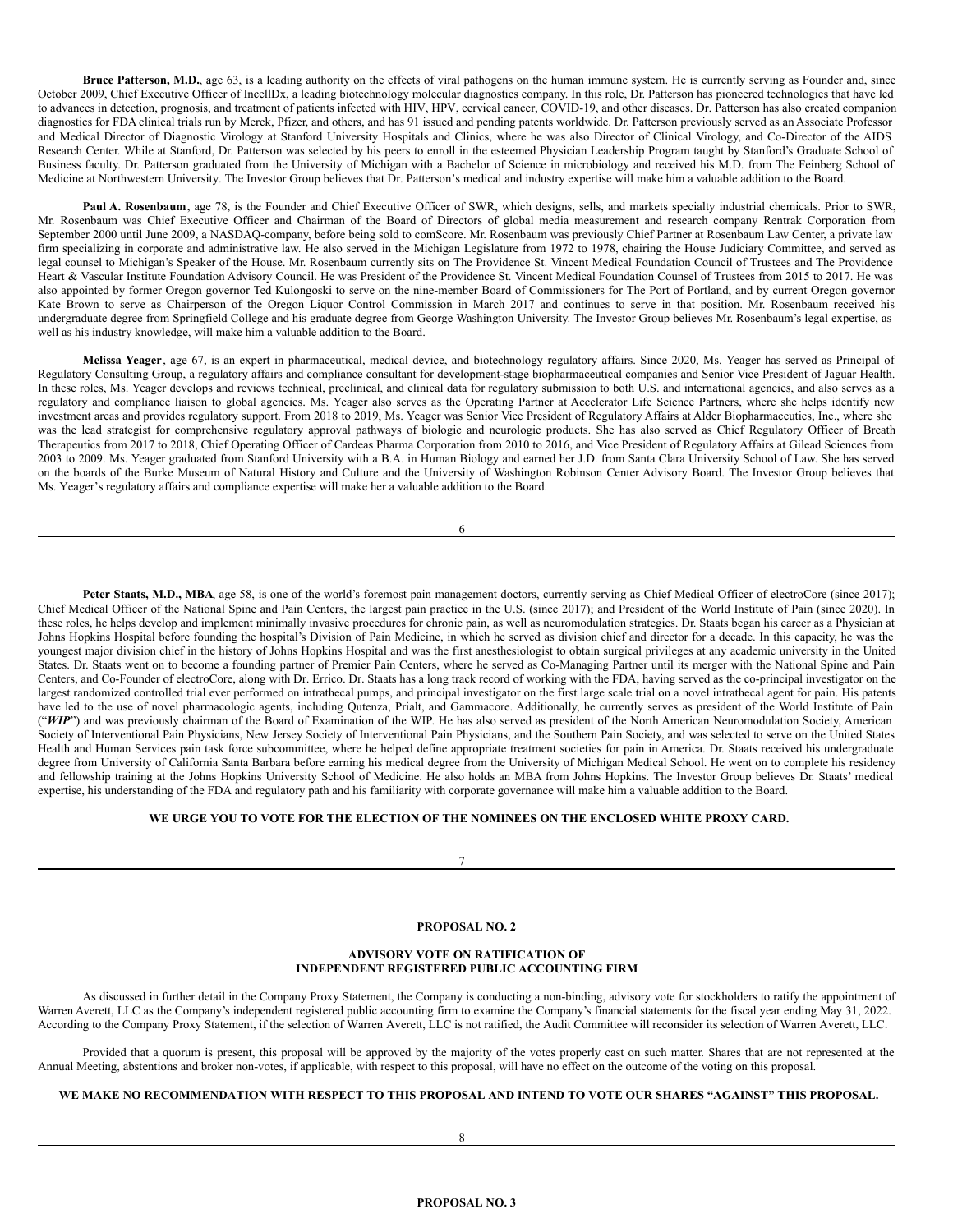# **ADVISORY VOTE ON EXECUTIVE COMPENSATION**

As discussed in further detail in the Company Proxy Statement, the Company is conducting a non-binding, advisory vote to approve the compensation of its executive officers in the fiscal year ended May 31, 2021. According to the Company Proxy Statement, the Board will take into account the outcome of the vote when considering future executive compensation.

Provided that a quorum is present, this proposal will be by the majority of the votes properly cast on such matter. Shares that are not represented at the Annual Meeting, abstentions, and broker non-votes, if applicable, with respect to this proposal, will have no effect on the outcome of the voting on this proposal.

# **WE RECOMMEND A VOTE "AGAINST" THIS PROPOSAL AND INTEND TO VOTE OUR SHARES "AGAINST" THIS PROPOSAL.**

 $\alpha$ 

### **PROPOSAL NO. 4**

### **APPROVAL OF AMENDMENT TO CERTIFICATE OF INCORPORATION**

The Board is submitting for a vote of stockholders a proposal to amend the Certificate of Incorporation of the Company to increase the number of shares of Common Stock authorized for issuance by 200,000,000 shares of Common Stock, bringing the total number of shares of common stock authorized from 800,000,000 to 1,000,000,000 shares. Additional information about this proposal and the full text of the proposed certificate of amendment to the Company's Certificate of Incorporation are contained in the Company Proxy Statement.

We oppose this proposal with the current Board in place. If we successfully elect a majority of directors to the Board, we intend to re-evaluate the need to increase the number of shares of common stock authorized for issuance.

Provided that a quorum is present, this proposal will be approved by the affirmative vote of holders of a majority of the shares of common stock outstanding and entitled to vote. Abstentions and broker non-votes, if applicable, will have the same practical effect as a vote against this proposal.

# **WE RECOMMEND A VOTE "AGAINST" THIS PROPOSAL AND INTEND TO VOTE OUR SHARES "AGAINST" THIS PROPOSAL.**

#### 10

### **OTHER SUPPLEMENTAL DISCLOSURES**

### *Expenses of the Solicitation*

CCTV estimates that through the date hereof its expenses in furtherance of, or in connection with, the solicitation are approximately \$2.5 million. CCTV may seek reimbursement from the Company of all or a portion of the expenses it incurs in connection with this solicitation but does not intend to submit the question of such reimbursement to a vote of security holders of the Company.

In addition to the individuals named in the First Proxy Statement Supplement, the following individuals have contributed additional funds to CCTV: Lance Tullius, Arlyn Bossenbrook and Francesco Tosco and are "Contributing Persons," as such term is defined in the First Proxy Statement Supplement.

Other than Paul Rosenbaum, Dr. Errico, Dr. Staats, Mr. Beaty and Mr. Wilmes, the persons who have contributed funds to CCTV have no involvement, control or ability to influence the solicitation being conducted by the Investor Group. None of the Gifting Persons or Contributing Persons have any right or expectation of the return or repayment of funds.

#### *Stockholder Proposals*

As disclosed in the Company Proxy Statement, for the 2022 Annual Meeting, pursuant to the Company's Bylaws, a proposal to take action at the meeting may be made by any stockholder of record who is entitled to vote at the meeting and who delivers timely written notice. To be considered timely, the notice must be received between June 30, 2022 and July 30, 2022, inclusive; provided that, if the 2022 Annual Meeting is not first convened between September 28, 2022 and December 27, 2022, inclusive, then the notice must be delivered prior to the later of (x) the ninetieth day prior to the meeting date or (y) the tenth day following the first public announcement of the meeting date.

In order to be eligible for inclusion in the Company's proxy materials for the 2022 Annual Meeting, pursuant to Rule 14a-8 under the Exchange Act, any stockholder proposal to take action at such meeting must be received by May 13, 2022. Any such proposal should comply with the SEC's rules governing stockholder proposals submitted for inclusion in proxy materials. In addition, if the Company receives notice of a stockholder proposal after May 13, 2022, the persons named as proxies in such proxy statement and form of proxy will have discretionary authority to vote on such stockholder proposal.

Any proposals to take action at the 2022 Annual Meeting of stockholders should be addressed to: Corporate Secretary, CytoDyn Inc., 1111 Main Street, Suite 660, Vancouver, Washington 98660.

# *Additional Information*

WE HAVE OMITTED FROM THIS PROXY STATEMENT CERTAIN DISCLOSURE REQUIRED BY APPLICABLE LAW THAT IS INCLUDED IN THE COMPANY PROXY STATEMENT RELATING TO THE ANNUAL MEETING BASED ON RELIANCE ON RULE 14A-5(C). THIS DISCLOSURE INCLUDES, AMONG OTHER THINGS, CURRENT BIOGRAPHICAL INFORMATION ON THE COMPANY'S DIRECTORS. WE TAKE NO RESPONSIBILITY FOR THE ACCURACY OR COMPLETENESS OF INFORMATION CONTAINED IN OR EXCERPTED FROM THE COMPANY PROXY STATEMENT. EXCEPT AS OTHERWISE NOTED HEREIN, THE INFORMATION IN THIS PROXY STATEMENT CONCERNING THE COMPANY HAS BEEN TAKEN FROM OR IS BASED UPON DOCUMENTS AND RECORDS ON FILE WITH THE SEC AND OTHER PUBLICLY AVAILABLE INFORMATION.

The information concerning the Company contained in this Proxy Statement and the Schedules attached hereto has been taken from, or is based upon, publicly available information. This Proxy Statement and all other solicitation materials in connection with this proxy solicitation will be available on the internet, free of charge, on the SEC's website at http://www.sec.gov/.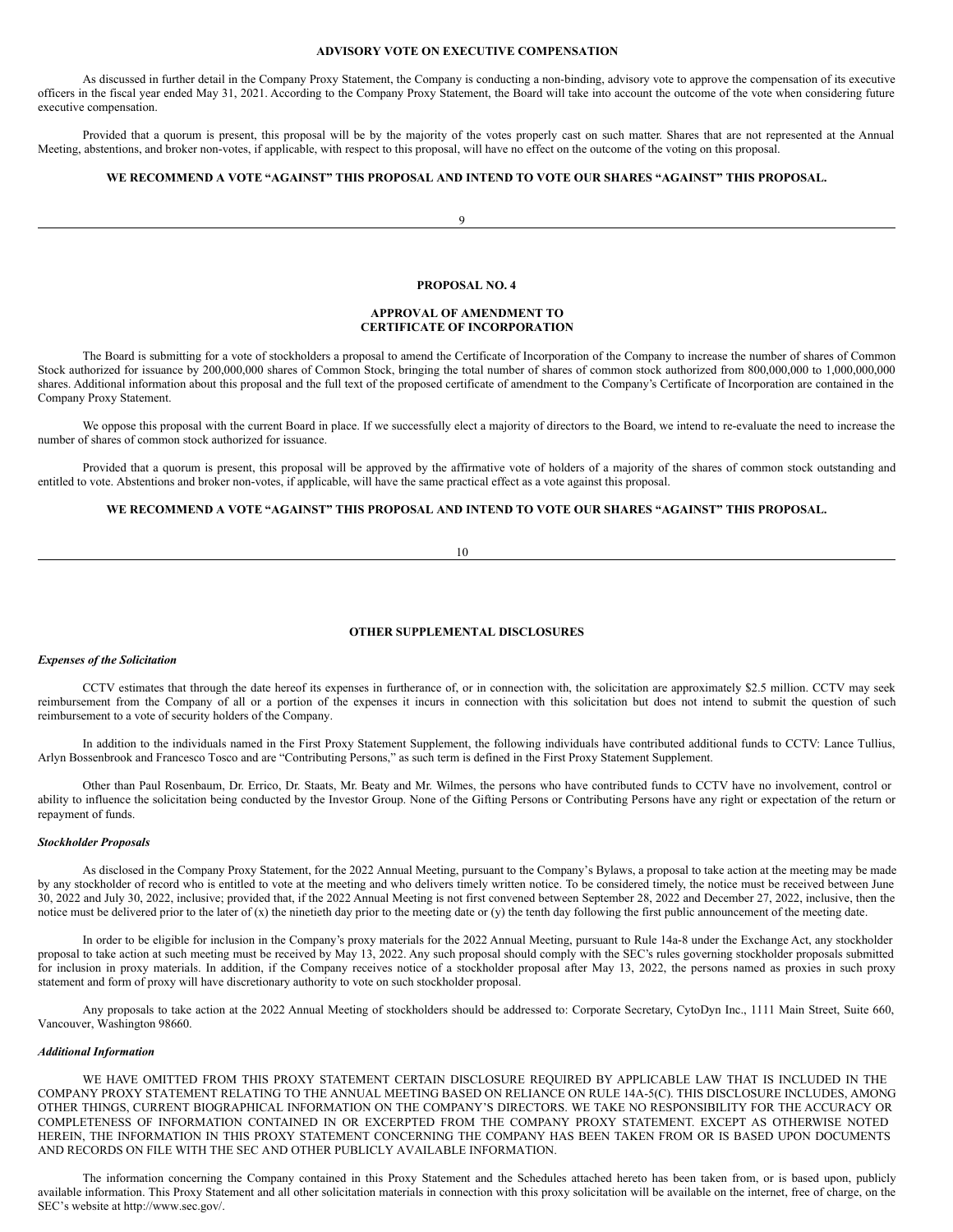## **SCHEDULE I**

The following table is reprinted in its entirety from the Company's Preliminary Proxy Statement filed with the SEC on September 24, 2021!

# **SECURITY OWNERSHIP OF CERTAIN BENEFICIAL OWNERS, DIRECTORS AND EXECUTIVE OFFICERS**

The following table sets forth the beneficial ownership of Common Stock as of September 1, 2021, by (i) each person or entity who is known by us to own beneficially more than 5 percent of the outstanding shares of common stock, (ii) each director and director nominee, (iii) each named executive officer, and (iv) all current directors and executive officers as a group.

|                |                                                         | <b>Amount and</b><br>Nature of<br><b>Beneficial</b> | Percent        |
|----------------|---------------------------------------------------------|-----------------------------------------------------|----------------|
| Title of class | Name and Address of Beneficial Owner (1)                | Ownership (2)                                       | of Total $(3)$ |
|                | <b>Directors and Executive Officers</b>                 |                                                     |                |
| Common stock   | Samir Patel, M.D. (4)                                   | 9,870,445                                           | $1.5\%$        |
| Common stock   | Jordan G. Naydenov (5)                                  | 8,272,720                                           | 1.3%           |
| Common stock   | Scott A. Kelly, M.D. $(6)$                              | 4,049,048                                           |                |
| Common stock   | Nader Z. Pourhassan, Ph.D. (7)                          | 2,649,955                                           |                |
| Common stock   | Nitya G. Ray, Ph.D. (8)                                 | 1,374,535                                           |                |
| Common stock   | Christopher P. Recknor, M.D. (9)                        | 802,717                                             | $\ast$         |
| Common stock   | Alan P. Timmins (10)                                    | 261,986                                             |                |
| Common stock   | Antonio Migliarese (11)                                 | 69,023                                              |                |
| Common stock   | Gordon A. Gardiner (12)                                 | 1,000                                               |                |
| Common stock   | All Current Directors and Executive Officers as a Group | 27,351,428                                          | 4.1%           |
|                | <b>Additional Director Nominees</b>                     |                                                     |                |
| Common stock   | Lishomwa C. Ndhlovu, M.D., Ph.D. (13)                   | 50,000                                              |                |
| Common stock   | Harish Seethamraju                                      |                                                     | $\ast$         |
| Common stock   | Tanya Durkee Urbach                                     | 162,113                                             |                |
|                | <b>Beneficial owners of more than 5 percent:</b>        |                                                     |                |
| Common stock   | Schedule 13D Group led by Paul Rosenbaum (14)           | 47,066,484                                          | 7.67%          |

Less than 1% of the outstanding shares of common stock.

(1) Unless otherwise indicated, the business address of each current director and executive officer for purposes of beneficial ownership is c/o CytoDyn Inc., 1111 Main Street, Suite 660, Vancouver, Washington 98660.

<sup>1</sup> Once the Company files its definitive proxy statement for the Annual Meeting, the Investor Group intends to supplement this Proxy Statement to update such information, as necessary, and file revised definitive materials with the SEC.

- (2) Beneficial ownership includes shares of common stock as to which a person or group has sole or shared voting power or investment power. Shares of common stock subject to stock options and warrants that are exercisable currently or within 60 days of September 1, 2021, are deemed outstanding for purposes of computing the number of shares beneficially owned and percentage ownership of the person or group holding such stock options, warrants or convertible securities, but are not deemed outstanding for computing the percentage of any other person.
- (3) Percentages are based on 651,746,095 shares of common stock outstanding as of September 1, 2021.
- (4) Dr. Patel's holdings include: (i) 7,333,116 shares of common stock and warrants covering 2,300,000 shares of common stock by a limited liability company for which Dr. Patel is the managing member and has voting and dispositive power; and (ii) 237,329 shares of common stock subject to an option held directly by Dr. Patel.
- (5) Mr. Naydenov's holdings include: (i) 6,701,323 shares of common stock held directly by Mr. Naydenov; (ii) warrants covering 825,000 shares of common stock held directly by Mr. Naydenov; and (iii) 746,397 shares of common stock subject to options held directly by Mr. Naydenov.
- (6) Dr. Kelly's holdings include: (i) 1,935,063 shares of common stock held directly by Dr. Kelly; (ii) a warrant covering 500,000 shares of common stock held directly by Dr. Kelly; (iii) 785,417 shares of common stock subject to options held directly by Dr. Kelly; (iv) 782,408 shares of common stock held by Dr. Kelly's spouse; and (v) 46,160 shares of common stock held by Dr. Kelly, as custodian for his children.
- (7) Dr. Pourhassan's holdings include: (i) 1,850,688 shares of common stock held directly by Dr. Pourhassan; (ii) 783,567 shares of common stock subject to options held directly by Dr. Pourhassan; and (iii) 15,700 shares of common stock held by Dr. Pourhassan's spouse.
- (8) Dr. Ray's holdings include: (i) 153,968 shares of common stock held directly by Dr. Ray and (ii) 1,220,567 shares of common stock subject to options held directly by Dr. Ray.
- (9) Dr. Recknor's holdings include: (i) 686,050 shares of common stock held directly by Dr. Recknor and (ii) 116,667 shares of common stock subject to options held directly by Dr. Recknor.
- (10) Mr. Timmins's holdings include 261,986 shares of common stock subject to options held directly by Mr. Timmins.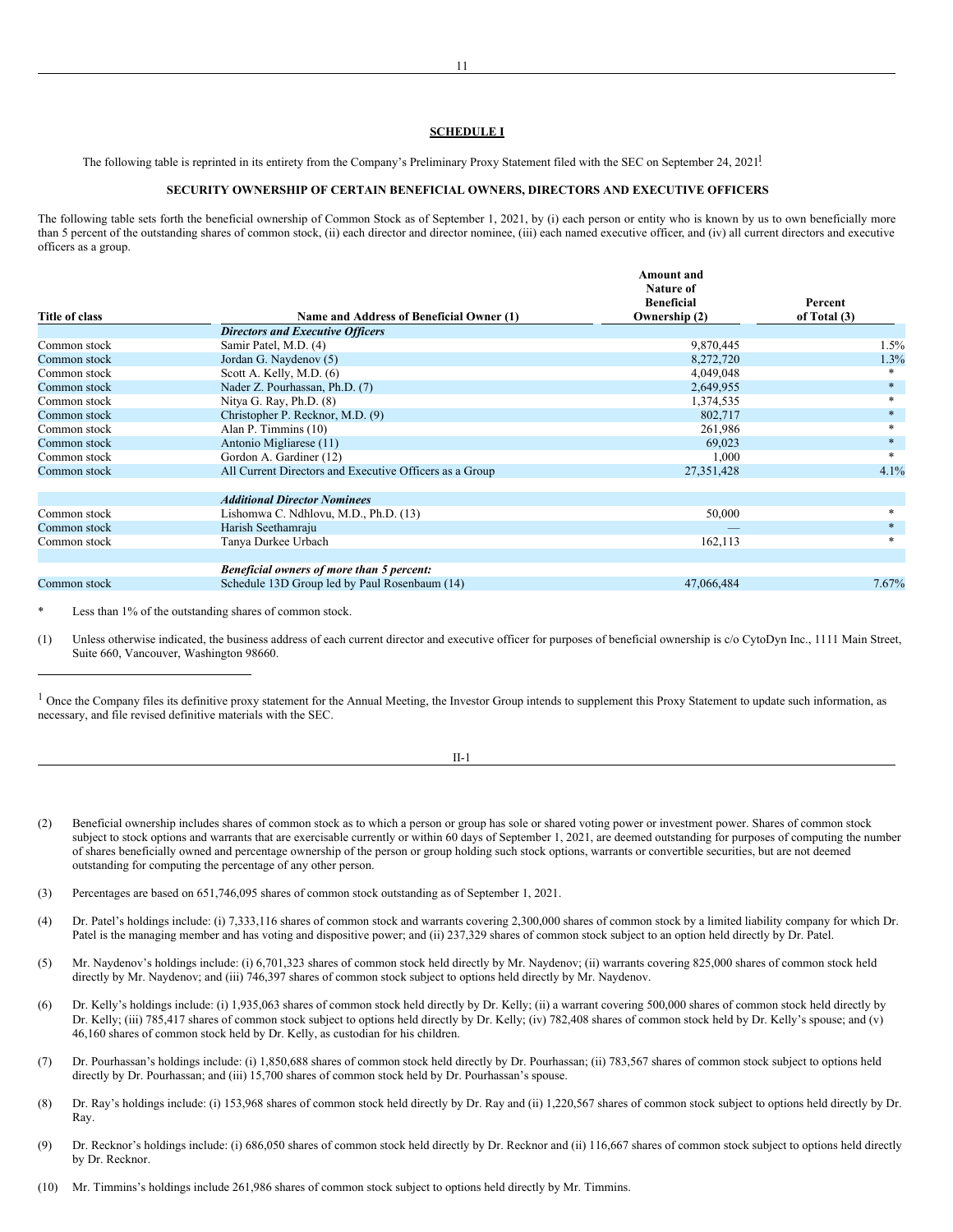- (11) Mr. Migliarese's holdings include: (i) 3,023 shares of common stock held directly by Mr. Migliarese and (ii) 66,000 shares of common stock subject to options held directly by Mr. Migliarese.
- (12) Mr. Gardiner's holdings include 1,000 shares of common stock held directly by Mr. Gardiner.
- (13) Dr. Ndhlovu's holdings include 50,000 shares subject to options held directly by Dr. Ndhlovu.
- (14) Holdings are based upon a Beneficial Ownership Report on Schedule 13D filed on May 24, 2021, as amended on June 8, 2021 and July 2, 2021. After September 1, 2021, an "exit" amendment to the Schedule 13D was filed, which disclosed the dissolution of the Schedule 13D group.

II-2

## **IMPORTANT**

Tell your Board what you think! Your vote is important. No matter how many shares of Common Stock you own, please give the Investor Group your proxy FOR the election of the Nominees and in accordance with the Investor Group's recommendations on the other proposals on the agenda for the Annual Meeting by taking three steps:

- · SIGNING the **WHITE** proxy card;
- · DATING the **WHITE** proxy card; and
- · MAILING the **WHITE** proxy card TODAY in the envelope previously provided (no postage is required if mailed in the United States).

If any of your shares of Common Stock are held in the name of a brokerage firm, bank, bank nominee or other institution, only it can vote such shares of Common Stock and only upon receipt of your specific instructions. Depending upon your broker or custodian, you may be able to vote either by toll-free telephone or by the Internet. Please refer to the voting form for instructions on how to vote electronically. You may also vote by signing, dating and returning the enclosed **WHITE** voting form.

After submitting your vote using the**WHITE** proxy card, WE URGE YOU NOT TO VOTE USING ANY PROXY CARD PROVIDED BY THE COMPANY, because only your latest dated proxy card will be counted. Even if you return the Company proxy card marked "withhold" as a protest against the incumbent directors, it will revoke any proxy card you may have previously sent to us. Remember, you can vote for our five nominees only on our **WHITE** proxy card. So please make certain that the latest dated proxy card you return is the **WHITE** proxy card.

If you have any questions, require assistance in voting your WHITE proxy card, or need additional copies of the Investor Group's proxy materials, please contact *Okapi Partners at the phone numbers or email address listed below.*

> Okapi Partners LLC 1212 Avenue of the Americas, 24th Floor New York, New York 10036 Banks and Brokers Call Collect: (212) 297-0720 All Others Call Toll Free: (844) 202-7428 E-mail: info@okapipartners.com

**WHITE PROXY CARD**

# **CYTODYN INC.**

# **2021 ANNUAL MEETING OF STOCKHOLDERS**

### **THIS PROXY IS SOLICITED ON BEHALF OF PAUL A. ROSENBAUM, JEFFREY P. BEATY, ARTHUR L. WILMES AND THE OTHER PARTICPANTS IN THEIR PROXY SOLICITATION**

# **THE BOARD OF DIRECTORS OF CYTODYN INC. IS NOT SOLICITING THIS PROXY**

### **PROXY**

The undersigned appoints Paul A. Rosenbaum ("Mr. Rosenbaum"), Jeffrey P. Beaty ("Mr. Beaty") and Arthur L. Wilmes ("Mr. Wilmes," and together with Mr. Rosenbaum and Mr. Beaty, the "Investor Group") and each of them, as attorneys and agents with full power of substitution to vote all shares of common stock of CytoDyn Inc. (the "Company") which the undersigned would be entitled to vote if personally present at the 2021 Annual Meeting of Stockholders of the Company scheduled to be held virtually on October 28, 2021 at 8:00 a.m. Pacific Time (including any adjournments or postponements thereof and any meeting called in lieu thereof, the "Annual Meeting").

The undersigned hereby revokes any other proxy or proxies heretofore given to vote or act with respect to the shares of common stock of the Company held by the undersigned, and hereby ratifies and confirms all action the herein named attorneys and proxies, their substitutes, or any of them may lawfully take by virtue hereof. If properly executed, this Proxy will be voted as directed on the reverse and in the discretion of the herein named attorneys and proxies or their substitutes with respect to any other matters as may properly come before the Annual Meeting that are unknown to the Investor Group a reasonable time before this solicitation.

## IF NO DIRECTION IS INDICATED WITH RESPECT TO THE PROPOSALS ON THE REVERSE, THIS PROXY WILL BE VOTED "FOR ALL **INVESTOR GROUP NOMINEES" IN PROPOSAL 1, "AGAINST" PROPOSAL 2, "AGAINST" PROPOSAL 3 AND "AGAINST" PROPOSAL 4.**

This Proxy will be valid until the completion of the Annual Meeting. This Proxy will only be valid in connection with the Investor Group's solicitation of proxies for the Annual Meeting.

### **IMPORTANT: PLEASE SIGN, DATE AND MAIL THIS PROXY CARD PROMPTLY!**